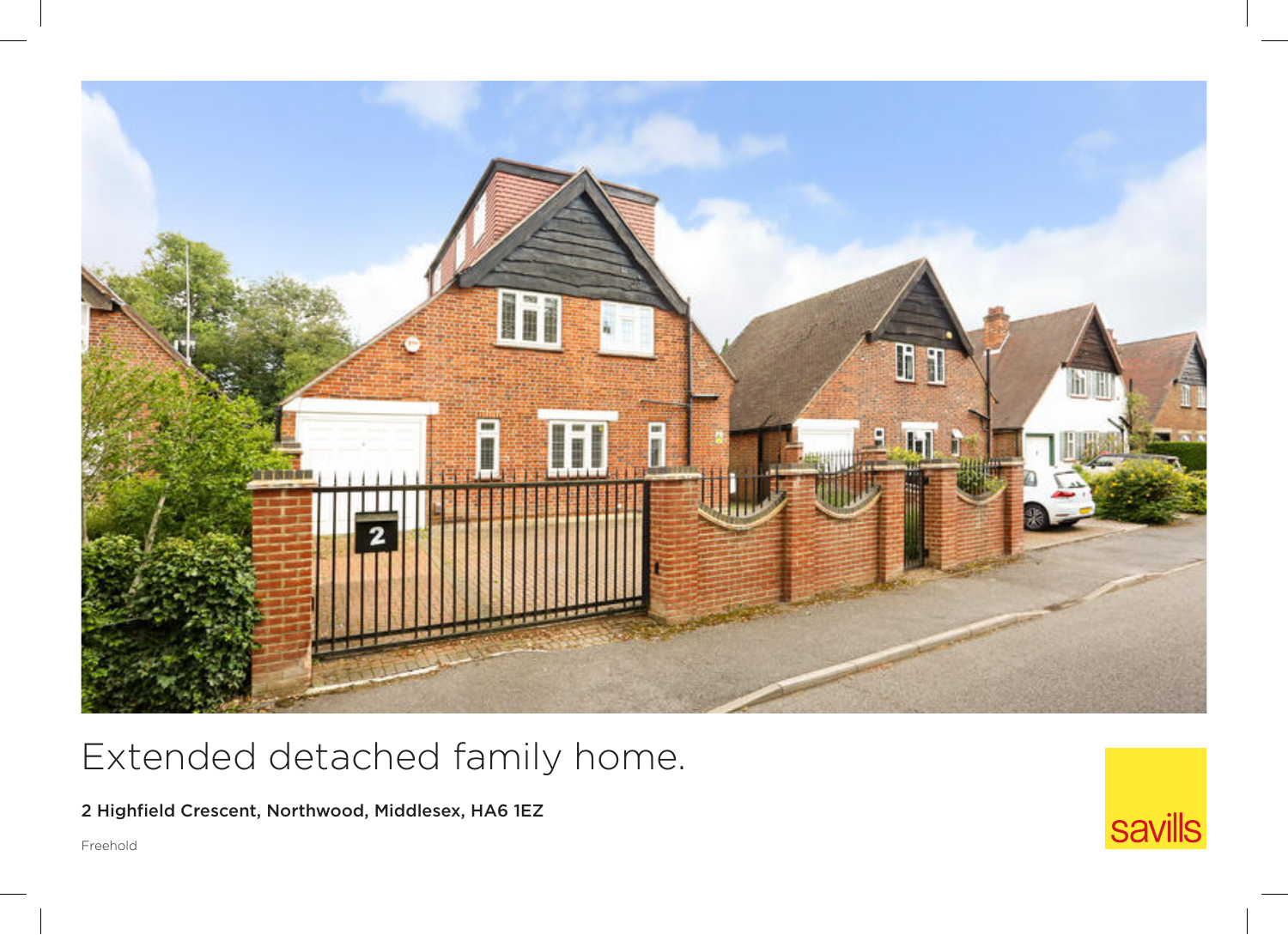Backing onto golf course • Gated residence • Large outbuilding • Spacious kitchen/family room • Cul-desac location • Garage

### **Local information**

London is just approximately 16 miles (approx.) and is reached by rail from Northwood Metropolitan Line underground station. Northwood provides a range of shops, restaurants & coffee bars. There are facilities for sports enthusiasts & Social Clubs. There is a good choice of both private and state schools in the area.

### **About this property**

A bright and spacious four bedroom family home, complete with large outbuilding, situated in a cul-de-sac location backing onto Haste Hill golf course.

The entrance hallway provides access to all the ground floor rooms. To the rear of the property is the extremely spacious Kitchen/family room that runs along the rear of the property with two sets of bifolding doors providing views and access onto the rear garden. The kitchen area has plenty of worktop and cupboard space with white gloss units and darker stone work surfaces. There are integrated appliances, a gas hob and large island unit with breakfast bar providing a degree of separation between the kitchen area and the dining area. There is a formal reception room to the front of the property with attractive plantation shutters. This multi-functional room could also be used as a ground floor bedroom with attached en-suite shower room. The ground floor is complete with a guest WC and useful storage cupboard.

To the first floor the bright and spacious landing provides access to the bedrooms. All bedrooms are of good size and have built in wardrobes. There is also access to a large family bathroom complete with bathtub and separate shower cubicle.

To the second floor is the principal bedroom with en-suite shower room. There is a further room on this floor that could be used as a walk in wardrobe, study or a bedroom for babies or young children.

To the front electric gates provide access to the block paved driveway with multiple off street parking spaces. There is also access to a single garage.

The rear garden is a real feature. Attractive, flagstone patio area borders the living area providing excellent outdoor dining. There are steps up to the lawn area that is bi-sected with a shingle pathway leading to a large outbuilding in excess of 20 foot in length ideal for use as a gym, home office or treatment room.

## **Tenure**

Freehold

### **Local Authority** London Borough of Hillingdon

EPC rating = D

**Viewing** Strictly by appointment with Savills





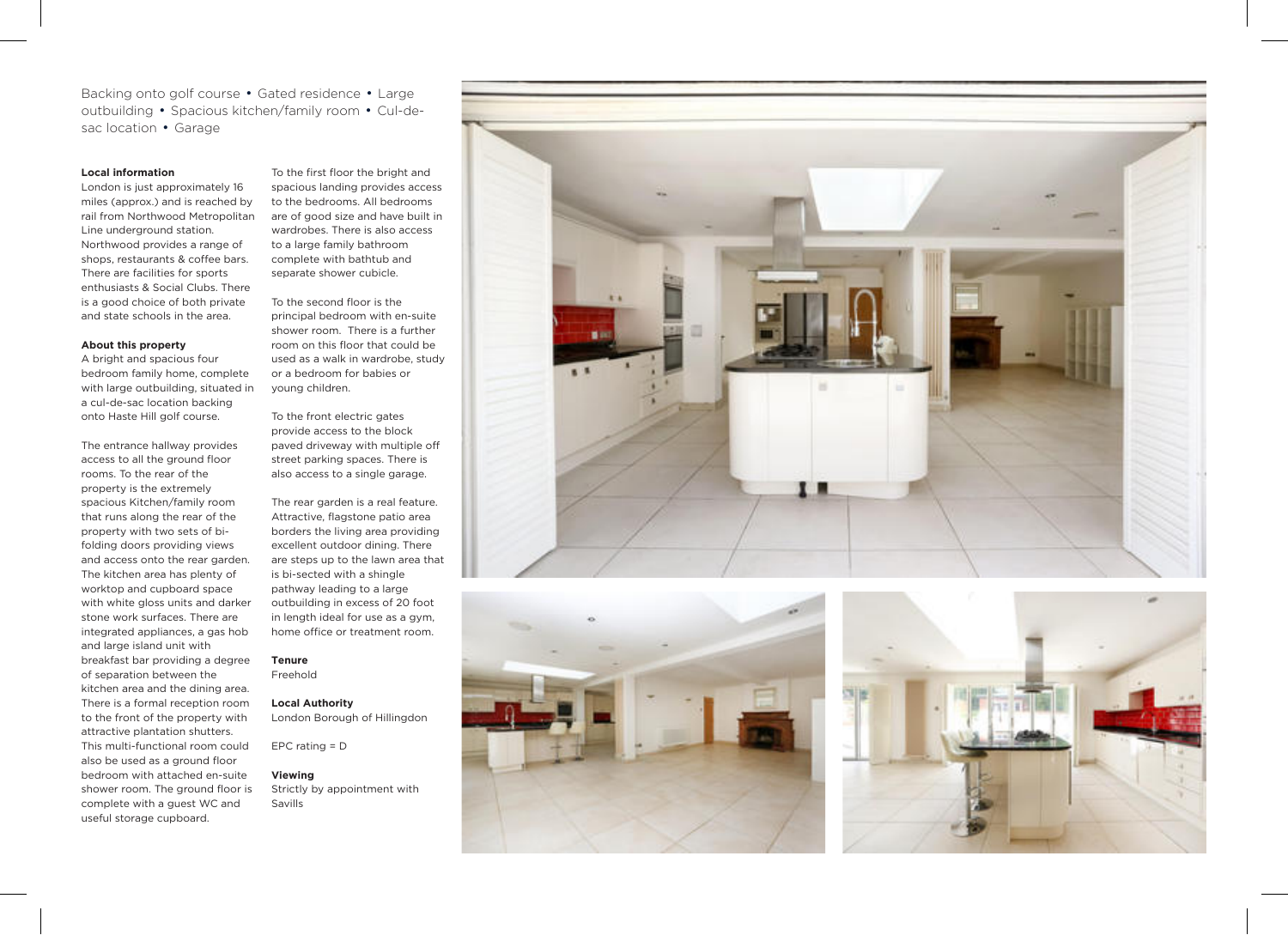

![](_page_2_Picture_1.jpeg)

![](_page_2_Picture_2.jpeg)

![](_page_2_Picture_3.jpeg)